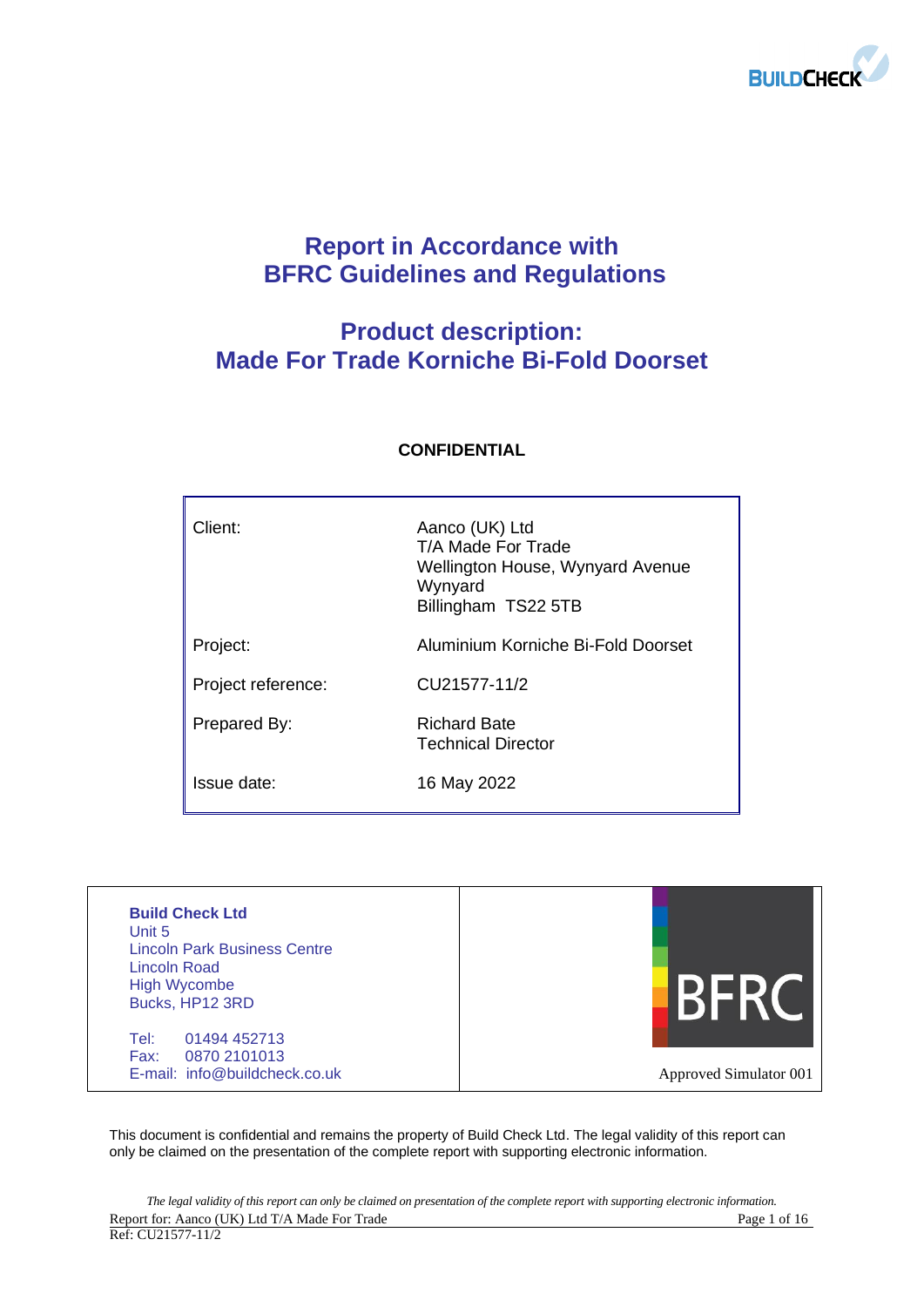

## **1 Introduction**

The U-value calculations of the Made For Trade, Korniche bi-fold doorset detailed below were commissioned by Ashley Gaunt of Made For Trade.

## **2 Validation of Program**

The BISCO 12.0 analysis software has been validated against proofs in Annex I (I1 to I10) of BS EN ISO 10077-2:2017.

## **3 Analysis Method**

The frame profile results detailed below are provided by computer simulation using BISCO 12.0 software program and BFRC guidelines and regulations.

## **4 Summary of Results**

A summary of results are detailed in the following sections. The details supplied for the analysis as well as all information required to verify the analysis can be found in the attached CD.

## **4.1 Frame thermal transmittance (following the principles of BS EN ISO 10077-2)**

| <b>Frame Profile</b> | Frame Thermal Transmittance $(U_i)$ |
|----------------------|-------------------------------------|
| Head                 | 3.2 W/( $m^2$ -K)                   |
| Left Jamb            | $3.0 W/(m^2 \cdot K)$               |
| Right Jamb           | $3.2 W/(m^2 \cdot K)$               |
| <b>Threshold</b>     | $3.2 W/(m^2 \cdot K)$               |
| <b>Meeting Stile</b> | $2.8 W/(m^2 \cdot K)$               |

## **4.2 Linear thermal transmittance (following the principles of BS EN ISO 10077-2)**

| <b>Frame Profile</b> | Linear Thermal Transmittance $(v)$ |
|----------------------|------------------------------------|
| Head                 | 0.024 W/(m·K)                      |
| Left Jamb            | 0.027 W/(m·K)                      |
| Right Jamb           | 0.024 W/(m·K)                      |
| Threshold            | 0.025 W/(m·K)                      |
| <b>Meeting Stile</b> | 0.052 W/(m·K)                      |

## **4.3 Centre pane U-Value of glazing calculated in accordance with BS EN 673.**

| <b>Glazing Unit</b>                                  | Centre Pane U-value $(U_a)$ |
|------------------------------------------------------|-----------------------------|
| 4-20-4 Low-E 0.05 uncorrected emissivity             |                             |
| (Pilkington KS Glass), 90% Argon 10% Air filled,     |                             |
| float outer pane (Pilkington Optifloat) glazing unit | 1.2 W/( $m^2$ -K)           |
| with Superspacer Premium spacer bar with 5mm         |                             |
| hot melt butyl secondary seal.                       |                             |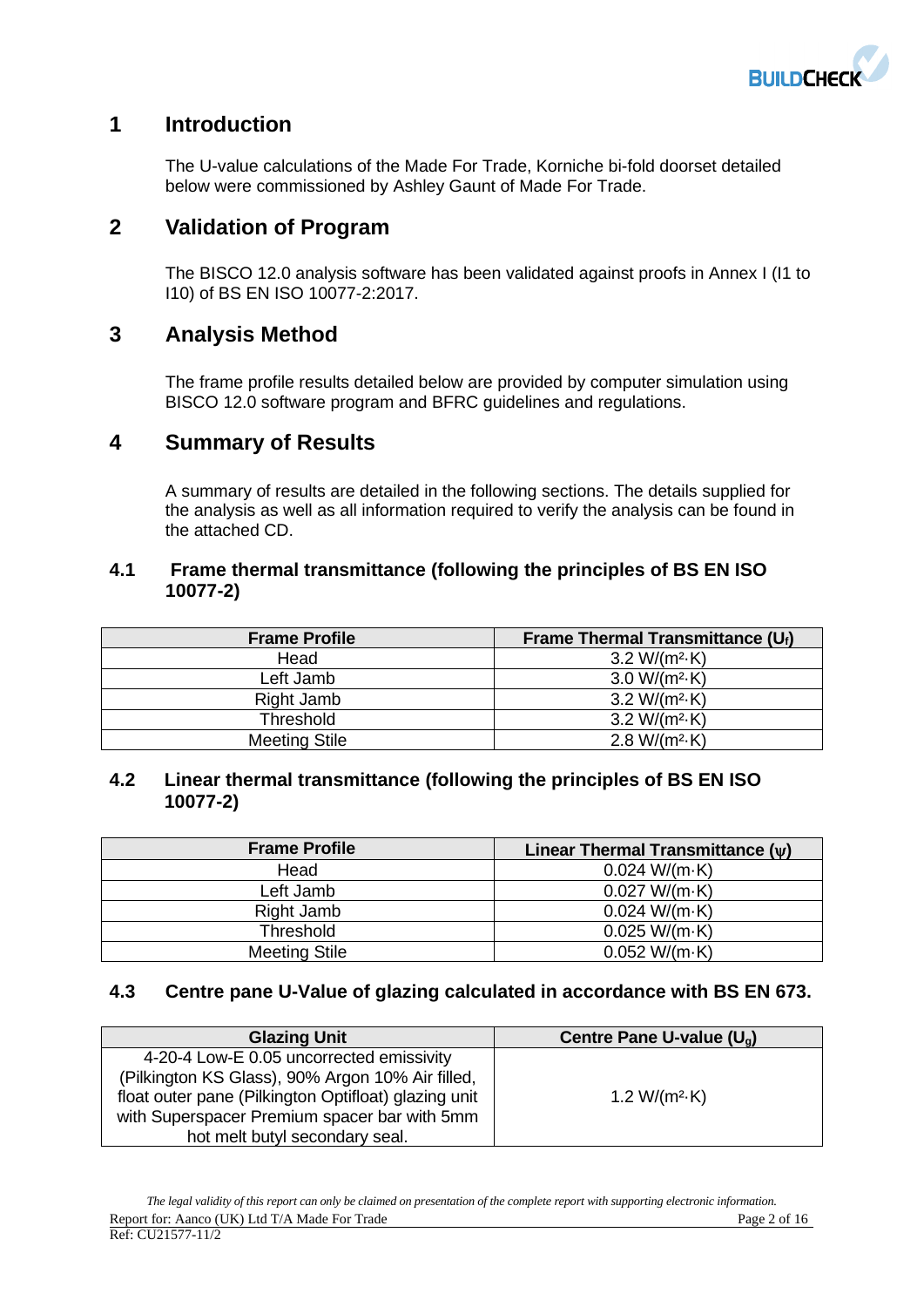

## **4.4 The thermal performance of the doorsets (UD) in accordance with BFRC guidelines and regulations:**

| <b>Korniche Frame Profile</b>                                                                                                                                                                                | <b>Doorset U-Value</b> |
|--------------------------------------------------------------------------------------------------------------------------------------------------------------------------------------------------------------|------------------------|
| Aluminium frame system with 4-20-4 Low-E 0.05<br>uncorrected emissivity (Pilkington KS Glass), 90%<br>Argon 10% Air filled, float outer pane (Pilkington<br>Optifloat) glazing unit with Superspacer Premium | 1.8 W/( $m^2$ -K)      |
| spacer bar with 5mm hot melt butyl secondary<br>seal.                                                                                                                                                        |                        |

## **4.6 The Effective L<sup>50</sup> in accordance with BFRC guidelines and regulations:**

| <b>Frame Profile</b>      | Effective $L_{50}$     |
|---------------------------|------------------------|
| Air permeability at 50 pa | $0.00 W/(m^2 \cdot K)$ |

## **4.7 Total solar energy transmittance (g) in accordance with EN 410**

| <b>Korniche Frame Profile</b>                      | <b>g</b> doorset |
|----------------------------------------------------|------------------|
| Aluminium frame system with 4-20-4 Low-E 0.05      |                  |
| uncorrected emissivity (Pilkington KS Glass), 90%  |                  |
| Argon 10% Air filled, float outer pane (Pilkington | 0.47             |
| Optifloat) glazing unit with Superspacer Premium   |                  |
| spacer bar with 5mm hot melt butyl secondary       |                  |
| seal.                                              |                  |

# **5.0 BFRC Rating**

## **5.1 Made For Trade Korniche Bi-Fold doorset system**

| <b>Korniche Frame Profile</b>                      | Rating           |
|----------------------------------------------------|------------------|
| Aluminium frame system with 4-20-4 Low-E 0.05      |                  |
| uncorrected emissivity (Pilkington KS Glass), 90%  |                  |
| Argon 10% Air filled, float outer pane (Pilkington | $-20$            |
| Optifloat) glazing unit with Superspacer Premium   | (Rating Scale C) |
| spacer bar with 5mm hot melt butyl secondary       |                  |
| seal.                                              |                  |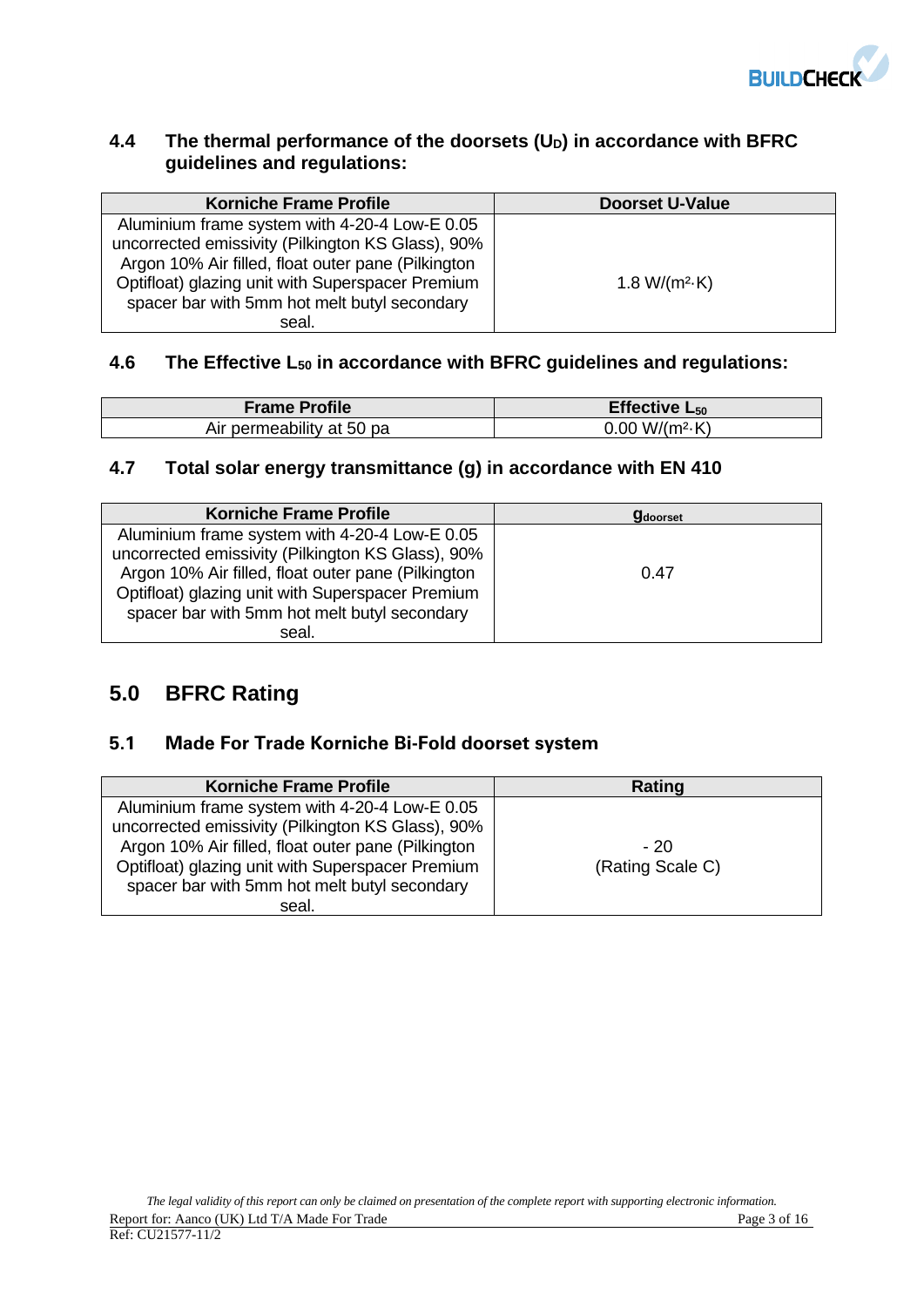

## **6.0 Authorisation**

|            | Prepared by:              |
|------------|---------------------------|
| Signature: | lichard hote              |
| Name:      | <b>Richard Bate</b>       |
| Title:     | <b>Technical Director</b> |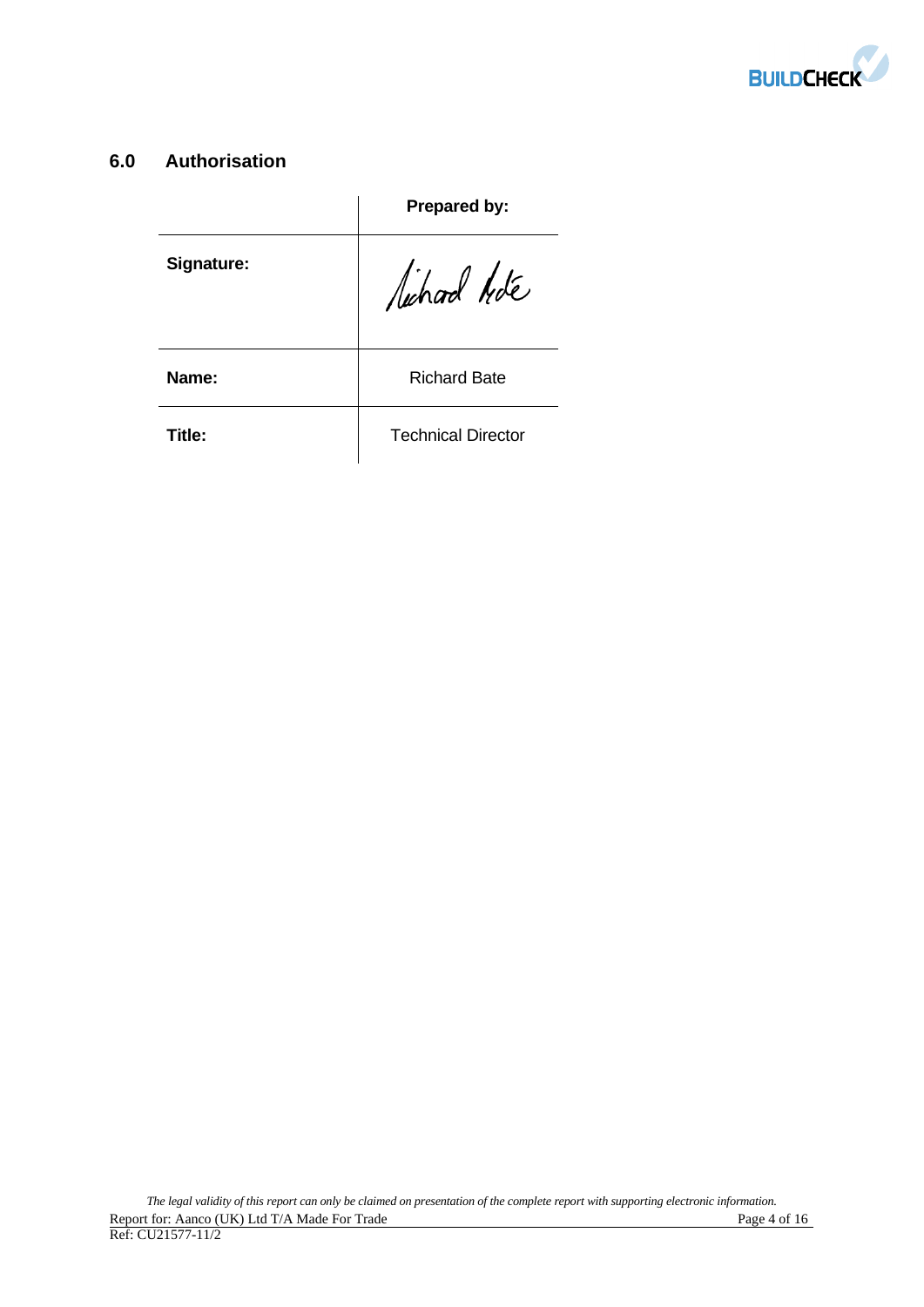

# **Technical Specification**

| <b>Profiles</b>         | Ref. No. | <b>Material Type/Manufacturer's</b><br><b>Name &amp; Density (Timber only)</b> | Dimensions (Height &<br>Width)                         |
|-------------------------|----------|--------------------------------------------------------------------------------|--------------------------------------------------------|
| Head                    | A-04105  | Made For Trade, thermally broken<br>aluminium                                  | Outer frame - 56mm x 84mm<br>$Sash - 60mm \times 75mm$ |
| Left Jamb               | A-04104  | Made For Trade, thermally broken<br>aluminium                                  | Outer frame - 56mm x 84mm<br>$Sash - 82mm \times 83mm$ |
| Right Jamb              | A-04103  | Made For Trade, thermally broken<br>aluminium                                  | Outer frame - 56mm x 84mm<br>$Sash - 60mm \times 75mm$ |
| Threshold               | A-04114  | Made For Trade, thermally broken<br>aluminium                                  | Outer frame - 56mm x 84mm<br>$Sash - 60mm \times 75mm$ |
| Meeting<br><b>Stile</b> | A-04117  | Made For Trade, thermally broken<br>aluminium                                  | 60mm x 75mm                                            |

| <b>Glazing Component</b>                                                    | <b>Specification</b>                              |
|-----------------------------------------------------------------------------|---------------------------------------------------|
| Overall sealed unit:<br>1. Thickness (mm)                                   | 1.28mm                                            |
| <b>Outer pane</b><br>1. Thickness (mm)<br>2. Manufacturer<br>3. Description | 1.4mm<br>2. Pilkington<br>3. Optifloat            |
| Inner pane:<br>1. Thickness<br>2. Manufacturer<br>3. Description            | 1.4 <sub>mm</sub><br>2. Pilkington<br>3. KS Glass |
| Spacer bar:<br>1. Manufacturer<br>2. Description                            | 1. Edgetech<br>2. Superspacer Premium             |
| Cavity<br>1. Distance (mm)<br>2. Gas %                                      | 1.20mm<br>2. Argon 90% Air 10%                    |
| <b>Edge seal</b><br>1. Manufacturer<br>2. Description                       | 1. N/A<br>2. 5mm hot melt butyl secondary seal    |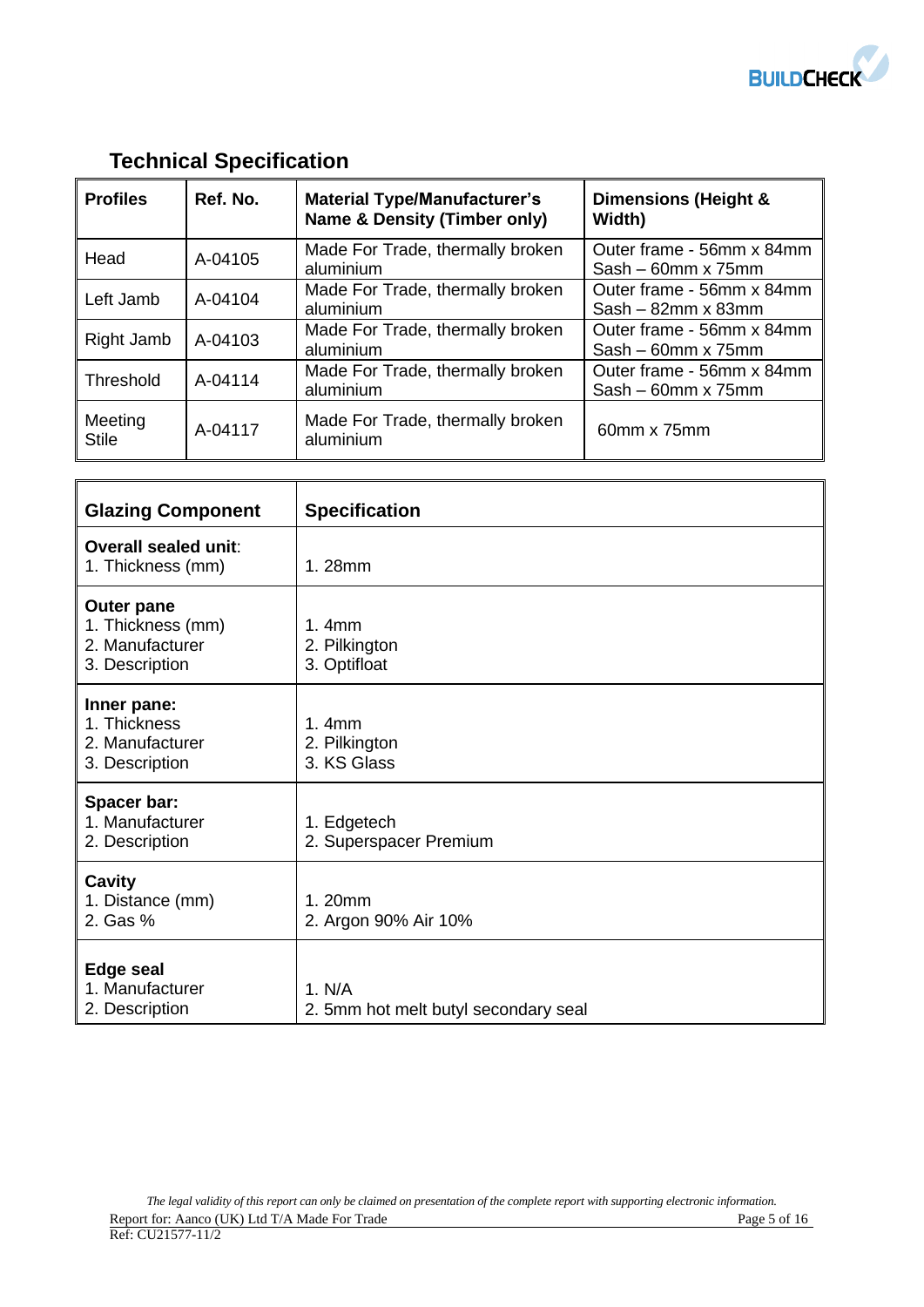

## **Additional Notes**

Air leakage data is taken from Build Check report ref. W22208 dated May 2022 (data at 50Pa pressure  $= 0.05$ ).

Solar heat gain figures are calculated from g-values supplied by the product manufacturer from EN 410 calculations for the glass units used in this simulation. The value used is 0.71.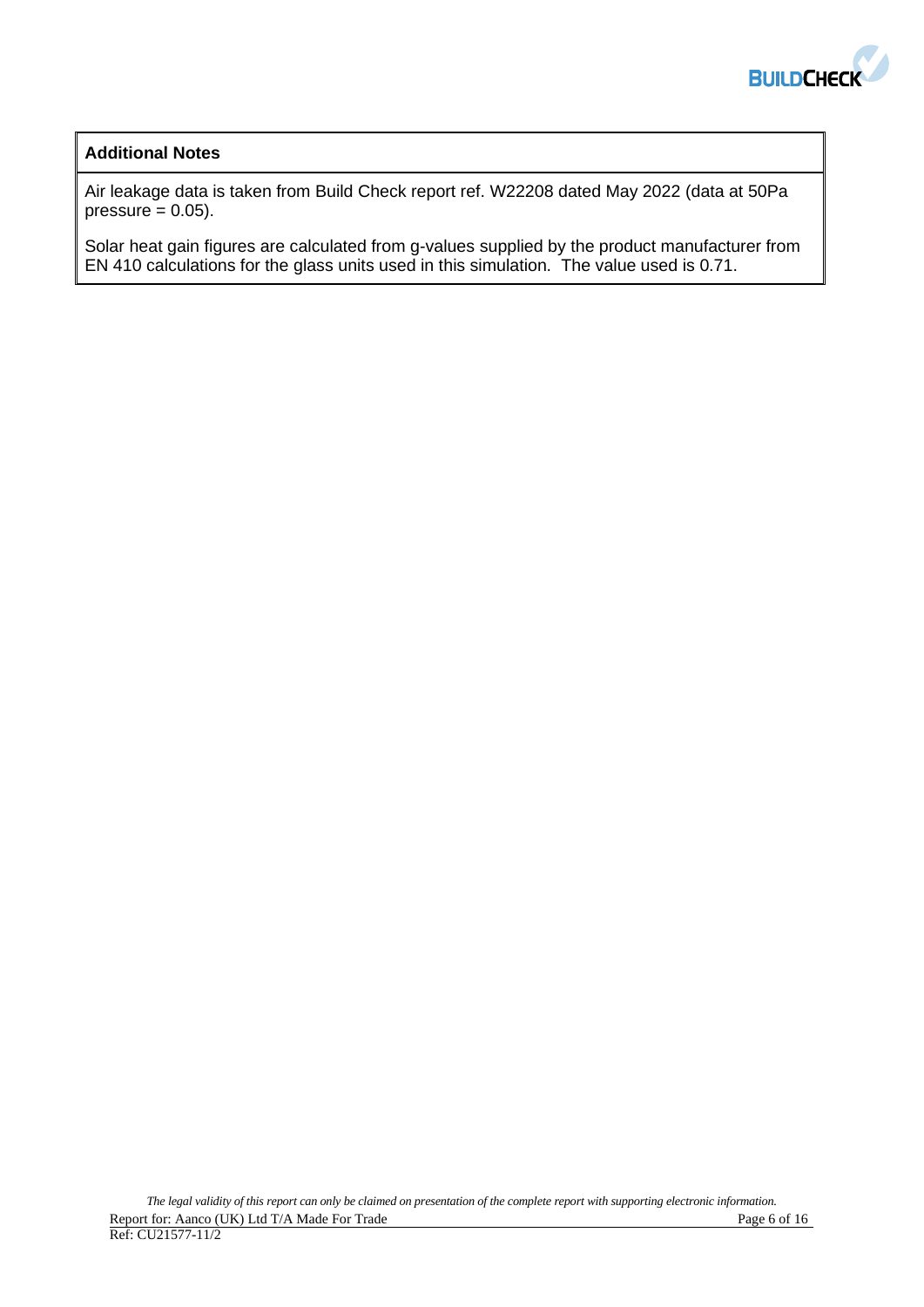

# **BFRC Spreadsheet**

|                                            | Sample Style: Bifolding door                             |                        |                                     |                               | Report Number:                                                                                                    |                               | U21577-11                                           |                                  |                                          |                                       | Issue 2.3: 04/01/2016 |                        |
|--------------------------------------------|----------------------------------------------------------|------------------------|-------------------------------------|-------------------------------|-------------------------------------------------------------------------------------------------------------------|-------------------------------|-----------------------------------------------------|----------------------------------|------------------------------------------|---------------------------------------|-----------------------|------------------------|
|                                            |                                                          | F <sub>1</sub>         | F <sub>10</sub>                     |                               | Report Date:                                                                                                      |                               | 10 March 2022                                       |                                  |                                          |                                       |                       |                        |
|                                            | F <sub>2</sub>                                           |                        | F11                                 |                               | Project Details:                                                                                                  |                               |                                                     | <b>Aluminium Bi-fold Doorset</b> |                                          |                                       |                       |                        |
|                                            |                                                          |                        |                                     |                               | THIS SPREADSHEET IS THE PROPERTY OF THE BFRC AND CAN ONLY                                                         |                               |                                                     |                                  |                                          |                                       |                       |                        |
|                                            |                                                          |                        |                                     |                               | BE USED IN CONJUNCTION WITH A BFRC LICENCE APPLICATION                                                            |                               |                                                     |                                  |                                          |                                       |                       |                        |
|                                            | 운분<br>$\angle -$<br>E                                    |                        | 운문                                  | 읪운                            |                                                                                                                   |                               |                                                     |                                  |                                          |                                       |                       |                        |
|                                            |                                                          |                        |                                     |                               |                                                                                                                   |                               |                                                     |                                  |                                          |                                       |                       |                        |
|                                            |                                                          |                        |                                     |                               |                                                                                                                   |                               |                                                     |                                  |                                          |                                       |                       |                        |
|                                            |                                                          |                        |                                     |                               | <b>Input Values:</b>                                                                                              |                               |                                                     |                                  |                                          |                                       |                       |                        |
|                                            |                                                          |                        |                                     |                               | Yellow input, green intermediary, blue finals                                                                     |                               |                                                     |                                  |                                          | X DP is no.of decimal places to enter |                       |                        |
|                                            | F <sub>5</sub><br>F <sub>6</sub>                         | F <sub>5</sub><br>F6   | F <sub>14</sub><br>F <sub>15</sub>  |                               | Parameter                                                                                                         |                               |                                                     |                                  |                                          | Symbol                                |                       | Units                  |
|                                            | $\frac{1}{3}b_d$                                         | $\frac{1}{3}b_d$       | $\frac{1}{3}b_d$                    |                               | Total door height ODP                                                                                             |                               |                                                     |                                  |                                          | $l_{A}$                               | 2180                  | mm                     |
|                                            |                                                          |                        |                                     |                               | Total door width ODP                                                                                              |                               |                                                     |                                  |                                          | $b_d$                                 | 2500                  | mm                     |
|                                            |                                                          | $b_d$                  |                                     |                               |                                                                                                                   |                               |                                                     |                                  |                                          |                                       |                       |                        |
|                                            | Blue line illustrates opening light length (air leakage) |                        |                                     |                               |                                                                                                                   |                               |                                                     |                                  | Frame                                    | Gasket                                | Frame with            |                        |
|                                            |                                                          | Frame offset:          | <b>No</b>                           |                               | Frame dimensions: All frame values to nearest mm,                                                                 | gaskets to nearest 0.1mm      |                                                     |                                  | height, b,                               | protrusion<br>$b_{gt}$                | gasket                | <b>Total</b> frame     |
|                                            |                                                          |                        |                                     |                               |                                                                                                                   |                               |                                                     |                                  |                                          |                                       |                       |                        |
|                                            | Nominal 4mm etc to ODP, others 1DP                       |                        |                                     |                               |                                                                                                                   |                               |                                                     |                                  | (mm)                                     | (mm)                                  | (mm)                  | (mm)                   |
| Thickness of pane 1                        | Glazing dimensions and properties:                       |                        | 4                                   | mm                            | F1 + F2 L&M head rail                                                                                             |                               | F1 left fixed head<br>F2 left opening head          |                                  | 56<br>50                                 | n/a<br>0.0                            | 56.0<br>50.0          | 106                    |
| Pane 1/2 distance                          |                                                          |                        | 20                                  | mm                            |                                                                                                                   |                               | F3 left fixed jamb                                  |                                  | 56                                       | n/a                                   | 56.0                  |                        |
|                                            | Gas fill (1/2)                                           |                        |                                     | Argon 90%                     | F3 + F4 left jamb                                                                                                 |                               | F4 left opening jamb                                |                                  | 54                                       | 0.0                                   | 54.0                  | 110                    |
| Thickness of pane 2                        |                                                          |                        | 4                                   | mm                            | F5 + F6 L&M threshold                                                                                             |                               | F5 left opening threshold                           |                                  | 50                                       | 0.0                                   | 50.0                  | 106                    |
|                                            | Complete next 3 cells for TG IGU                         |                        |                                     |                               |                                                                                                                   |                               | F6 left fixed threshold                             |                                  | 56                                       | n/a                                   | 56.0                  |                        |
| Pane 2/3 distance                          |                                                          |                        |                                     | mm                            | F7 Meeting Stile                                                                                                  |                               | F7 Meeting Stile                                    |                                  | 132                                      | 0.0<br>0.0                            | 132.0                 |                        |
| Thickness of pane 3                        | Gas fill (2/3)                                           |                        |                                     | mm                            |                                                                                                                   |                               | F8 bi-fold opener                                   |                                  | 60                                       | 0.0                                   | 60.0                  |                        |
| Glazing Trans. - 3DP                       |                                                          | $U_{i}$                | 1.219                               | W/(m <sup>2</sup> ·K)         | F8 + F9 Meeting stile                                                                                             |                               | F9 opener                                           |                                  | 72                                       | 0.0                                   | 72.0                  | 132                    |
| g-value - 2DP                              |                                                          | $g_{\perp}$            | 0.71                                |                               | F10 + F11 right head rail                                                                                         |                               | F10 right fixed head                                |                                  | 56                                       | n/a                                   | 56.0                  | 106                    |
|                                            |                                                          |                        |                                     |                               |                                                                                                                   |                               | F11 right opening head                              |                                  | 50                                       | 0.0                                   | 50.0                  |                        |
|                                            | Thermal transmittance of door from hot box test          |                        |                                     | W/(m <sup>2</sup> ·K)         | F12 + F13 right jamb                                                                                              |                               | F12 right opening jamb                              |                                  | 50<br>56                                 | 0.0<br>n/a                            | 50.0<br>56.0          | 106                    |
|                                            |                                                          | $U_d$ . <sub>2DP</sub> |                                     |                               |                                                                                                                   |                               | F13 right fixed jamb<br>F14 right opening threshold |                                  | 50                                       | 0.0                                   | 50.0                  |                        |
| <b>Door Dimensions:</b>                    |                                                          |                        |                                     | Area                          | F14 + F15 R threshold                                                                                             |                               | F15 right fixed threshold                           |                                  | 56                                       | n/a                                   | 56.0                  | 106                    |
|                                            | Length                                                   | Width                  | No gasket                           | With gasket                   | <b>Recession depth</b>                                                                                            |                               | F6 & F15:                                           |                                  |                                          | n/a                                   |                       |                        |
|                                            |                                                          |                        | (for U-value)                       | (for g-value)                 |                                                                                                                   | Total gasket area             |                                                     |                                  |                                          | $\mathbf 0$                           |                       |                        |
| Section                                    | (m)                                                      | (m)                    | (m <sup>2</sup> )                   | (m <sup>2</sup> )             | Where a $U_d$ value from hot box testing is available, no $L_f^{2D}$ or $L_{\psi}^{2D}$ values need to be entered |                               |                                                     |                                  |                                          |                                       |                       |                        |
| Left Sliding light<br>Middle Sliding light | 1.9680<br>1.9680                                         | 0.6573<br>0.7073       | 1.2936<br>1.3920                    | 1.2936<br>1.3920              | Frame conductance:                                                                                                |                               |                                                     |                                  | All L values to 4DP. All b values to ODP |                                       |                       |                        |
| Right Opening light                        | 1.9680                                                   | 0.6553                 | 1.2897                              | 1.2897                        |                                                                                                                   |                               |                                                     | $W/(m \cdot K)$                  | $b_p$ (mm)                               |                                       | $W/(m \cdot K)$       | b <sub>a</sub> (mm)    |
|                                            |                                                          | Total glazing, A       | 3.9754                              | 3.9754                        | F1 + F2 L&M head rail                                                                                             |                               |                                                     | 0.5330                           | 190                                      |                                       | 0.5930                | 190                    |
| Frame                                      | (m)                                                      | (m)                    | (m <sup>2</sup> )                   | (m <sup>2</sup> )             | $F3 + F4$ left jamb                                                                                               |                               |                                                     | 0.5240                           | 190                                      |                                       | 0.5870                | 190                    |
| F <sub>1</sub><br>F <sub>2</sub>           | 1.6667<br>1.6107                                         | 0.0560<br>0.0500       | 0.0918<br>0.0744                    | 0.0918<br>0.0744              | F5 + F6 L&M threshold<br>F7 Meeting Stile                                                                         |                               |                                                     | 0.5320<br>0.7600                 | 190<br>380                               |                                       | 0.5930<br>0.8830      | 190<br>380             |
|                                            |                                                          |                        |                                     |                               |                                                                                                                   |                               | $L_f^{~\rm 2D}$                                     | 0.7600                           | 380                                      | $L \varphi^{2\mathsf{D}}$             | 0.8830                | 380                    |
|                                            |                                                          |                        |                                     |                               |                                                                                                                   |                               |                                                     |                                  |                                          |                                       |                       |                        |
| F <sub>3</sub><br>F4                       | 2.1800<br>2.0680                                         | 0.0560<br>0.0540       | 0.1189<br>0.1090                    | 0.1189<br>0.1090              | F8 + F9 Meeting stile<br>F10 + F11 right head rail                                                                |                               |                                                     | 0.5330                           | 190                                      |                                       | 0.5930                | 190                    |
| F <sub>5</sub>                             | 1.6107                                                   | 0.0500                 | 0.0744                              | 0.0744                        | F12 + F13 right jamb                                                                                              |                               |                                                     | 0.5300                           | 190                                      |                                       | 0.5900                | 190                    |
| F6                                         | 1.6667                                                   | 0.0560                 | 0.0918                              | 0.0918                        | F14 + F15 R threshold                                                                                             |                               |                                                     | 0.5320                           | 190                                      |                                       | 0.5930                | 190                    |
| F7                                         | 2.0680                                                   | 0.1320                 | 0.2664                              | 0.2664                        |                                                                                                                   |                               |                                                     |                                  |                                          |                                       |                       |                        |
| F8<br>F9                                   | 2.0680                                                   | 0.0600                 | 0.1211                              | 0.1211                        | Frame:                                                                                                            | Frame widths<br>(no gaskets). | Frame<br>U-value,                                   | Frame areas<br>(no gaskets).     | Frame<br>heat flow.                      | Linear                                | Linear<br>length,     | Junction<br>Heat flow, |
| F10                                        | 2.0680<br>0.8333                                         | 0.0720<br>0.0560       | 0.1453<br>0.0451                    | 0.1453<br>0.0451              |                                                                                                                   | B <sub>f</sub>                | $U_{1}$                                             | $A_{f}$                          | HU                                       | trans,<br>$\pmb{\psi}$                | $l_g$                 | $H\Phi$                |
| F11                                        | 0.7773                                                   | 0.0500                 | 0.0358                              | 0.0358                        | Section                                                                                                           | (m)                           | (W/(m <sup>2</sup> ·K))                             | (m <sup>2</sup> )                | (W/K)                                    | $(W/(m-K))$                           | (m)                   | (WWK)                  |
| F12                                        | 2.0680                                                   | 0.0500                 | 0.1009                              | 0.1009                        | F1 + F2 L&M head rail                                                                                             | 0.1060                        | 3.1804                                              | 0.1661                           | 0.5284                                   | 0.0243                                | 1.3647                | 0.0331                 |
| F13                                        | 2.1800                                                   | 0.0560                 | 0.1189                              | 0.1189                        | F3 + F4 left jamb                                                                                                 | 0.1100                        | 2.9829                                              | 0.2279                           | 0.6799                                   | 0.0273                                | 1.9680                | 0.0537                 |
| F14                                        | 0.7773                                                   | 0.0500                 | 0.0358                              | 0.0358                        | F5 + F6 L&M threshold                                                                                             | 0.1060                        | 3.1710                                              | 0.1661                           | 0.5269                                   | 0.0253                                | 1.3647                | 0.0345                 |
| F15                                        | 0.8333                                                   | 0.0560<br>Total Frame  | 0.0451<br>1.4746                    | 0.0451<br>1.4746              | F7 Meeting Stile<br>F8 + F9 Meeting stile                                                                         | 0.1320<br>0.1320              | 2.7898<br>2.7898                                    | 0.2664<br>0.2664                 | 0.7431<br>0.7431                         | 0.0515<br>0.0515                      | 1.9680<br>1.9680      | 0.1014<br>0.1014       |
|                                            |                                                          | Total door, Ad         | 5.4500                              | 5.4500                        | F10 + F11 right head rail                                                                                         | 0.1060                        | 3.1804                                              | 0.0809                           | 0.2573                                   | 0.0243                                | 0.6553                | 0.0159                 |
|                                            | Percentage left light glass area                         |                        | 23.74%                              | 23.74%                        | F12 + F13 right jamb                                                                                              | 0.1060                        | 3.1521                                              | 0.2198                           | 0.6930                                   | 0.0243                                | 1.9680                | 0.0478                 |
|                                            | Percentage middle light glass area                       |                        | 25.54%                              | 25.54%                        | F14 + F15 R threshold                                                                                             | 0.1060                        | 3.1710                                              | 0.0809                           | 0.2566                                   | 0.0253                                | 0.6553                | 0.0166                 |
|                                            | Percentage right light glass area                        |                        | 23.66%                              | 23.66%                        |                                                                                                                   |                               | Totals                                              | 1.4746                           | 4.4283                                   |                                       | Tota                  | 0.4043                 |
|                                            | Percentage glass area (total)                            |                        | 72.94%                              | 72.94%                        | Other parameters:                                                                                                 |                               |                                                     |                                  | Panel thickness, $d_p = d_q =$           |                                       | 0.028                 | m                      |
| Solar Factor, g-value:                     |                                                          |                        | $F_d$                               | 0.9                           | 0.035<br>$\lambda_p =$                                                                                            | $W/(m-K)$                     | $R_{se} =$                                          | 0.04                             | $m^2$ -K /W                              | $R_{se} =$                            | 0.13                  | $m^2$ -K /W            |
|                                            |                                                          |                        | $g_d$                               | 0.47                          | $R_p =$<br>0.8000                                                                                                 | $m^2$ -K/W                    | $R_{tot} =$                                         | 0.9700                           | $m^2$ -K/W                               | $U_p =$                               | 1.0309                | W/(m <sup>2</sup> -K)  |
|                                            |                                                          |                        |                                     |                               |                                                                                                                   |                               |                                                     |                                  |                                          |                                       |                       |                        |
|                                            | No bars; or attached bars                                |                        | 1.78<br>1.9                         |                               | Air Leakage loss:                                                                                                 |                               |                                                     |                                  |                                          |                                       | 0.05                  | m <sup>3</sup> /(m-h)  |
| $U_{door}$                                 | Single cross bar in IGU<br>Multiple cross bar in IGU     |                        | 2.0                                 | W/(m <sup>2</sup> -K)         | Air leakage at 50 Pa per hour & per unit length of opening light (BS 6375-1) - 2DP<br>Opening light length        | 13.0480                       |                                                     |                                  |                                          | Total air leakage                     | 0.652                 | $m^3/h$                |
|                                            | Glazing bar (Georgian bar)                               |                        | 2.2                                 |                               | Lsc                                                                                                               | 0.12                          | $m^3/(m^2 \cdot h)$                                 |                                  | Heat loss = $0.0165$ L <sub>51</sub>     |                                       | 0.00                  | $W/(m^2 \cdot K)$      |
|                                            |                                                          |                        |                                     |                               |                                                                                                                   |                               |                                                     |                                  |                                          |                                       |                       |                        |
|                                            | <b>Energy Window</b>                                     |                        | <b>BFRC Rating</b>                  |                               | <b>BFRC Rating =</b>                                                                                              |                               |                                                     |                                  |                                          |                                       |                       |                        |
|                                            | Energy Index                                             | $\geq 20$              | kWh/(m <sup>2</sup> ·yr)            |                               | 218.6g door - 68.5 x ( $U_{door}$ + Effective $L_{50}$ ) =                                                        |                               |                                                     |                                  |                                          | -19.89                                |                       |                        |
|                                            |                                                          |                        | >10 to 20                           | $(A) +$<br>(A) +              | Climate zone is:                                                                                                  |                               |                                                     |                                  |                                          | <b>UK</b>                             |                       |                        |
|                                            | -20                                                      |                        | $0$ to $< 10$                       | $\mathbf{A}$                  | Thermal transmittance, W/(m <sup>2</sup> ·K)                                                                      |                               |                                                     |                                  | $U_{door}$                               | 1.8                                   | <b>BFRC</b>           |                        |
|                                            | <b>Window Rating</b>                                     |                        | $-10$ to $< 0$                      | O)                            | Solar factor                                                                                                      |                               |                                                     |                                  | $g_{\text{door}}$                        | 0.47                                  |                       |                        |
|                                            |                                                          |                        | $-20$ to $< -10$<br>$-30$ to $<-20$ | $\circ$<br>$\checkmark$<br>D. | Door air leakage heat loss, W/(m <sup>2</sup> ·K)                                                                 |                               |                                                     |                                  | $L_{factor}$                             | 0.00                                  | <b>Simulator No</b>   | <b>BFRC Certified</b>  |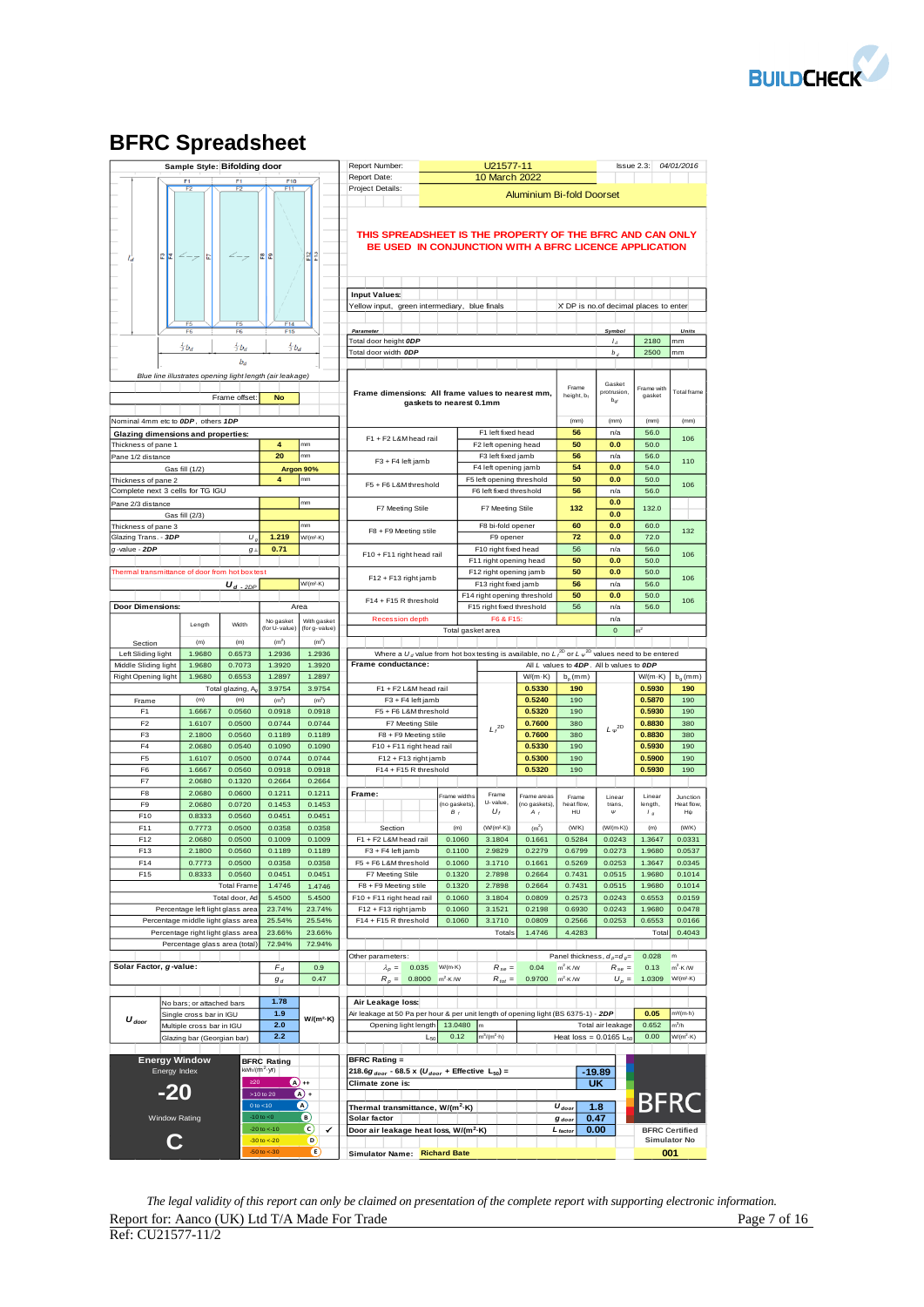

# **BS EN 673 Spreadsheet**

Internal,  $R_{si}$  0.13

Iteration number

 $\frac{W/(m^2 \cdot K)}{1.219}$ 



 $(m<sup>2</sup>·K)$ /W

 $(m^2·K)/W$ 

1 1.219 0.6423 0.0311 15 2 1.219 0.6423 0.0311 15

 $ΔT$ 

Version 12 18/06/2015. Calculations according to BS EN 673:2011

| The legal validity of this report can only be claimed on presentation of the complete report with supporting electronic information. |              |
|--------------------------------------------------------------------------------------------------------------------------------------|--------------|
| Report for: Aanco (UK) Ltd T/A Made For Trade                                                                                        | Page 8 of 16 |
| Ref: CU21577-11/2                                                                                                                    |              |

U value  $\left[\begin{array}{c|c} \sum_{i=1}^{n} 1/h_{\rm s} & \lambda \end{array}\right]$  λeff  $\left[\begin{array}{c|c} \lambda & \lambda \end{array}\right]$ 

∙K)/W | W/(mK) | W/(mK) W/(mK) W/(mK) W/(mK) W/(mK) W/(mK) W/(mK) W/(mK) W/(mK) W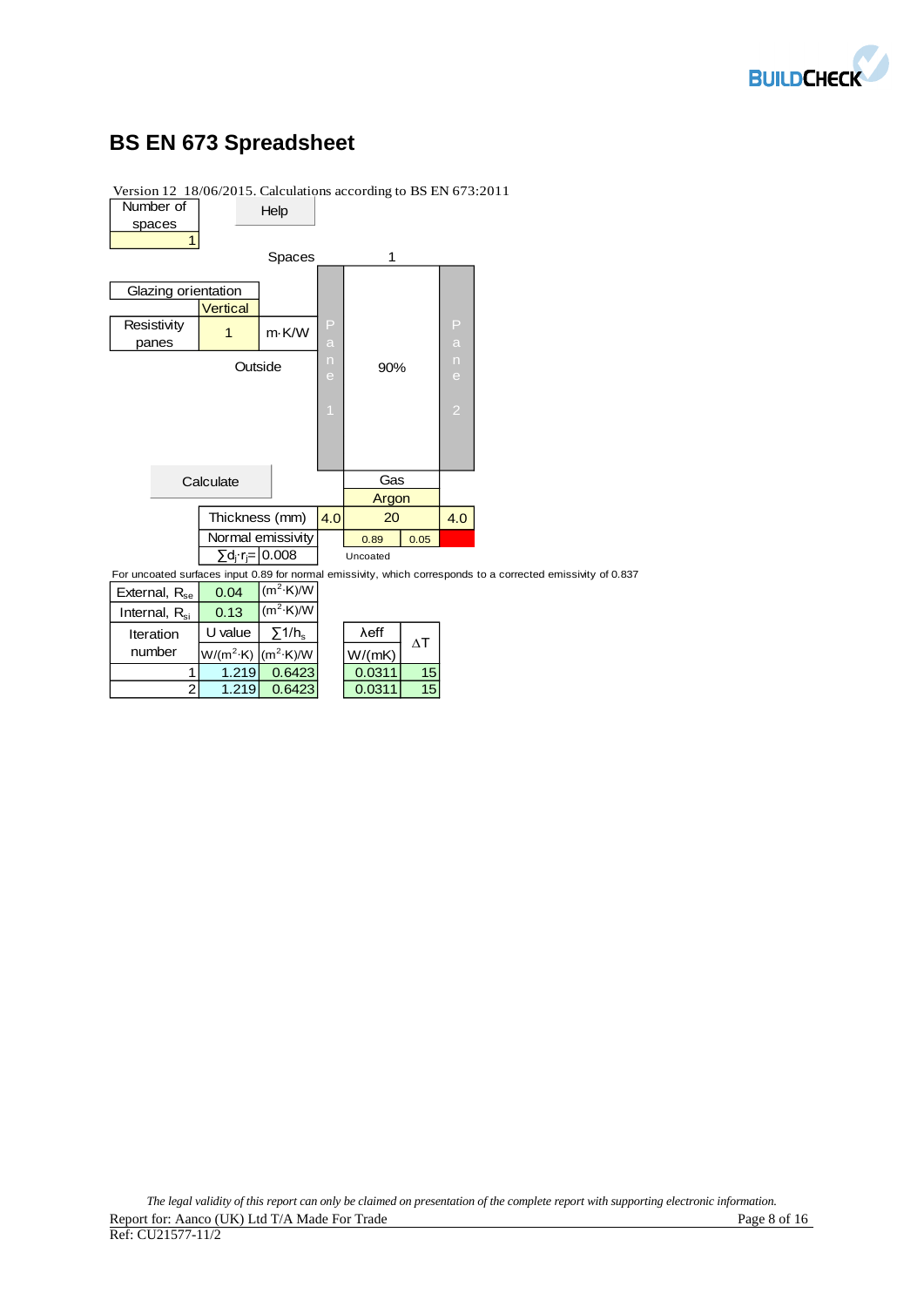

# **Spacer Conductivity**

|                                                                                                        | May 2014 - No. W21 - Revision index 3-06/2021 - valid until June 30th, 2023<br>Data sheet Psi values for windows <b>Maturell</b> .sealant<br>based on determination of the equivalent thermal conductivity of spacers by measurement<br>$\blacksquare$ Edgetech                                                                                                                                                                                                                                                                                                                                                                                                                                                                                                                                                                                                                                                                                                                                                                                                                                                                                                                                                                                                                                                               |                                      | <b>Edgetech Europe GmbH</b><br>Gladbacher Straße 23<br>D-52525 Heinsberg | 'WARM EDGE' WORKING PARTY<br>Only valid for use with | BE                             |
|--------------------------------------------------------------------------------------------------------|-------------------------------------------------------------------------------------------------------------------------------------------------------------------------------------------------------------------------------------------------------------------------------------------------------------------------------------------------------------------------------------------------------------------------------------------------------------------------------------------------------------------------------------------------------------------------------------------------------------------------------------------------------------------------------------------------------------------------------------------------------------------------------------------------------------------------------------------------------------------------------------------------------------------------------------------------------------------------------------------------------------------------------------------------------------------------------------------------------------------------------------------------------------------------------------------------------------------------------------------------------------------------------------------------------------------------------|--------------------------------------|--------------------------------------------------------------------------|------------------------------------------------------|--------------------------------|
|                                                                                                        | <b>Super Spacer Premium</b>                                                                                                                                                                                                                                                                                                                                                                                                                                                                                                                                                                                                                                                                                                                                                                                                                                                                                                                                                                                                                                                                                                                                                                                                                                                                                                   |                                      | Spacer height in mm                                                      | <b>Material</b>                                      | Thickness d in mm              |
| Profile<br>description                                                                                 |                                                                                                                                                                                                                                                                                                                                                                                                                                                                                                                                                                                                                                                                                                                                                                                                                                                                                                                                                                                                                                                                                                                                                                                                                                                                                                                               |                                      | 4.7<br>Spacer category<br>Ε                                              | <b>Mylar foil</b><br>Silicone foam                   | 0.10<br>4.7                    |
|                                                                                                        | Representative glass constructions                                                                                                                                                                                                                                                                                                                                                                                                                                                                                                                                                                                                                                                                                                                                                                                                                                                                                                                                                                                                                                                                                                                                                                                                                                                                                            | Motal with thermal break             | <b>Plastic</b>                                                           | Wood                                                 | Wood/Matal                     |
| Representative from portion                                                                            |                                                                                                                                                                                                                                                                                                                                                                                                                                                                                                                                                                                                                                                                                                                                                                                                                                                                                                                                                                                                                                                                                                                                                                                                                                                                                                                               |                                      |                                                                          |                                                      |                                |
| Representative policelles double<br>sined thermally insulating glass<br>Note thermally insulating Vm K | J<br>16<br>4<br>Double-sheet insulating glass<br>$U_q$ -1.1 W/m%                                                                                                                                                                                                                                                                                                                                                                                                                                                                                                                                                                                                                                                                                                                                                                                                                                                                                                                                                                                                                                                                                                                                                                                                                                                              | 0.035                                | 0.031                                                                    | 0.030                                                | 0.031                          |
| Representa del palvales trios<br>Inet thermally insulating glass<br>Willich                            | Î<br>Î<br>12<br>12<br>¥<br>Tripia-sheet insulating glass<br>$U_{\rm g}$ = 0.7 W/m%                                                                                                                                                                                                                                                                                                                                                                                                                                                                                                                                                                                                                                                                                                                                                                                                                                                                                                                                                                                                                                                                                                                                                                                                                                            |                                      |                                                                          | 0.028                                                | 0.029                          |
|                                                                                                        |                                                                                                                                                                                                                                                                                                                                                                                                                                                                                                                                                                                                                                                                                                                                                                                                                                                                                                                                                                                                                                                                                                                                                                                                                                                                                                                               |                                      |                                                                          |                                                      | $\lambda_{\rm eq, 25}$ in W/mK |
| an mang sa Basang da<br>mula dialambang                                                                | Space between panes                                                                                                                                                                                                                                                                                                                                                                                                                                                                                                                                                                                                                                                                                                                                                                                                                                                                                                                                                                                                                                                                                                                                                                                                                                                                                                           | Space between panes in mm            |                                                                          | Box 1 - h <sub>1</sub> = 5 mm                        | $Bar 2 - h2 = 4.7$ mm          |
|                                                                                                        | 2<br>1                                                                                                                                                                                                                                                                                                                                                                                                                                                                                                                                                                                                                                                                                                                                                                                                                                                                                                                                                                                                                                                                                                                                                                                                                                                                                                                        | Can be used for all<br>spacer widths |                                                                          | 0.24                                                 | 0.15                           |
| Explanation                                                                                            | The equivalent thermal conductivity has been determined in accordance with the ift guideline WA-17engl/1 "Thermally im-<br>Characteristic values<br>proved spacers – Determination of the equivalent thermal conductivity by measurement". The representative linear heat<br>determined by:<br>transfer coefficients calculated in this way (representative psi values) apply to typical frame profiles and glazing for the<br>determination of the heat transfer coefficient U, of windows. They have been determined under the boundary conditions<br>(frame profiles, glazing, glass mounting depth, back covering, primary and secondary sealant) defined in the ift guideline<br>WA-0Bengl/3 "Thermally improved spacers - Part 1: Determination of the representative Psi value for window frame pro-<br>files". This guideline also governs the area of validity and application of the representative psi values. In order to avoid<br>rounding errors, the psi values in the data sheet have been given at 0.001 W/mK. The method for the arithmetical determi-<br>nation of the psi values has an accuracy of ± 0.003 W/mK. Differences of less than 0.005 W/mK are not significant. For<br><b>ROSENHEIM</b><br>further information, refer to the Bulletin 004/2008 "Guide to Warm Edge" of Bundesverband Rachglas. |                                      |                                                                          |                                                      |                                |

*The legal validity of this report can only be claimed on presentation of the complete report with supporting electronic information.*  Report for: Aanco (UK) Ltd T/A Made For Trade **Page 9** of 16 Ref: CU21577-11/2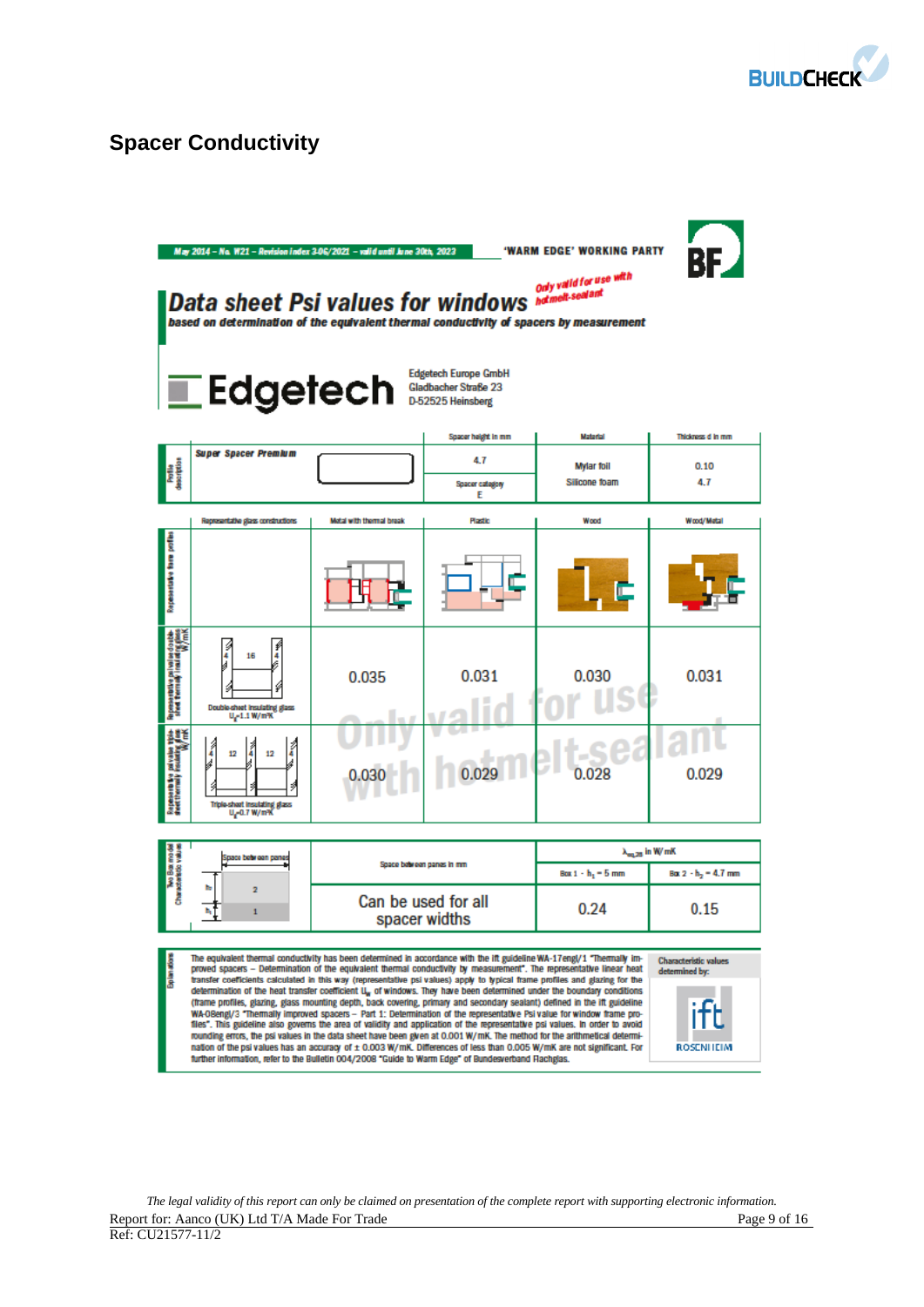

# **G-Value Source**



| Position                    | <b>Product</b>              | <b>Process</b> | Thickness (nominal)<br>mm | Weight<br>kg/m <sup>2</sup> |
|-----------------------------|-----------------------------|----------------|---------------------------|-----------------------------|
| Pilkington Insulight™ Therm |                             |                |                           |                             |
| Glass 1                     | Pilkington Optifloat™ Clear | Annealed       | 4.0                       |                             |
| Cavity 1                    | Argon (90%)                 |                | 20.0                      |                             |
| Glass 2                     | Pilkington K Glass™ S       | Annealed       | 4.0                       |                             |
| <b>Product Code</b>         | 4-20Ar-KS4                  |                | 28.0                      | 20.00                       |
| <b>PERFORMANCE</b>          |                             |                |                           |                             |

| Light                                                                                                     |        |           | Energy                        |                    |    |              |
|-----------------------------------------------------------------------------------------------------------|--------|-----------|-------------------------------|--------------------|----|--------------|
| Transmittance                                                                                             | LΤ     | 82%       | <b>Direct Transmittance</b>   |                    | ET | 62%          |
|                                                                                                           | UV%    | 38%       | Reflectance                   |                    | ER | 21%          |
| Reflectance Out                                                                                           | LR out | 12%       | Absorptance                   |                    | EA | 17%          |
| Reflectance In                                                                                            | LR in  | 13%       | <b>Total Transmittance</b>    |                    |    | 71%          |
| <b>Performance Code</b>                                                                                   |        |           | Shading Coefficient Total     |                    |    | 0.82         |
| U <sub>n</sub> -value/Light/Energy                                                                        |        | 1.2/82/71 | Shading Coefficient Shortwave |                    |    | 0.71         |
| l Ra                                                                                                      |        | 98        | Sound Reduction               | $R_w(C;C_v)$ dB    |    | $31(-2; -5)$ |
| The values of some of characteristics are displayed as NPD. This<br>stands for No Performance Determined. |        |           | Thermal Transmittance         | W/m <sup>2</sup> K |    | 1.2          |

Pilkington Spectrum allows you to combine a wide range of products available from Pilkington and determine their key properties such Principal of Special Mateury and U. Specified in the program includes available from Principal and determine their key properties such<br>a light framsmittance, g value and U value. The program includes restrictions that prev

Calculations are made according to EN standards 410 and 673/12898 Pilkington Spectrum Version UK:7.3.1 06/05/2022 4 G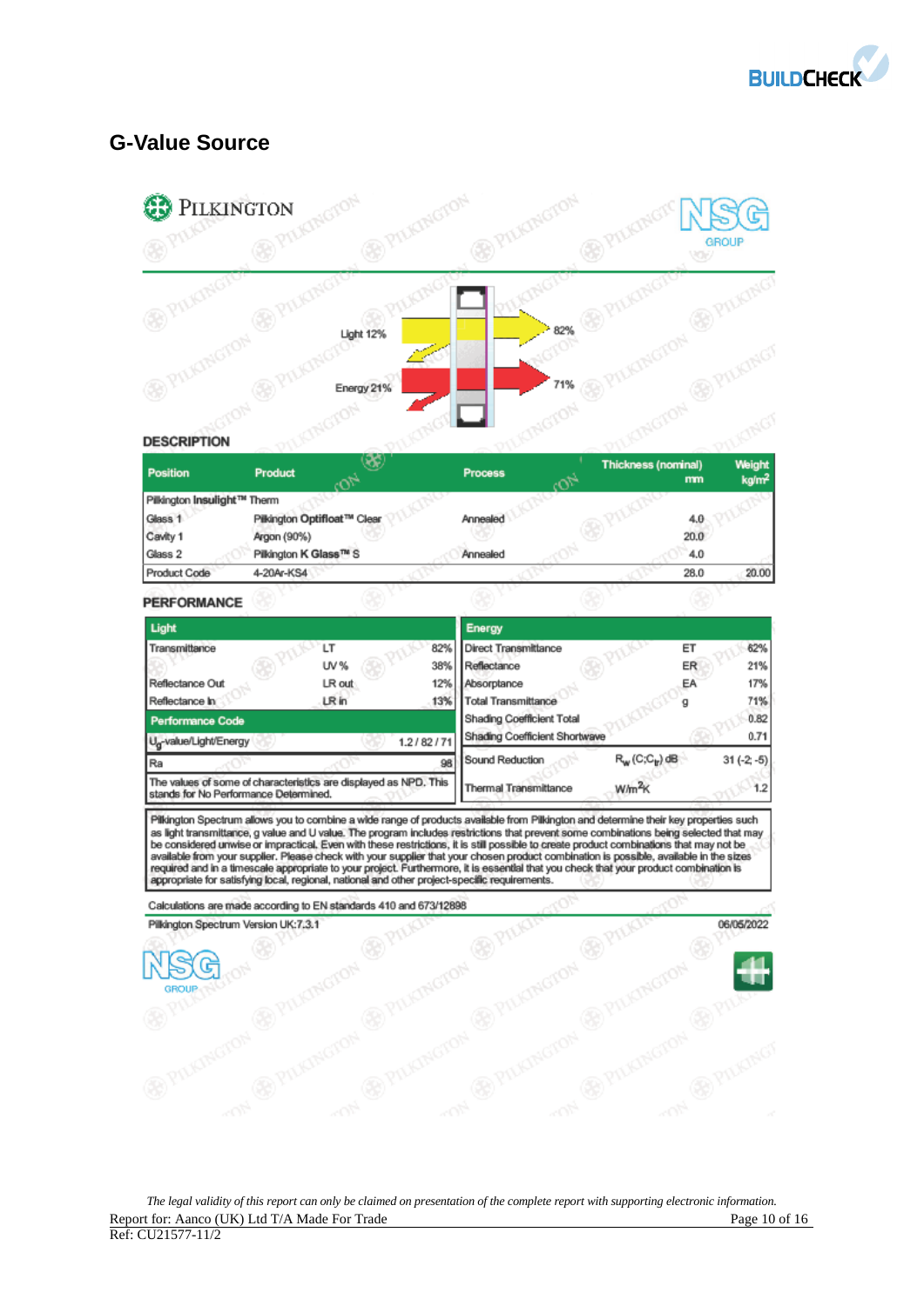

# **Air Leakage Test Evidence**

| <b>BUILDFUCCK</b> |
|-------------------|

| <b>Glazing Component</b>                    | <b>Specification</b>                                                   |
|---------------------------------------------|------------------------------------------------------------------------|
| Overall sealed unit:<br>1. Thickness (mm)   | 1.28mm                                                                 |
| 1. Outer pane<br>2. Cavity<br>3. Inner pane | 1. 4mm clear toughened glass<br>2.20mm<br>3. 4mm clear toughened glass |

The above specimen description has been supplied by the client and not verified by Build Check.

Dimensions: Outer frame (w x h): 2500mm x 2180mm

### $3.$ **Test Details**

Test Date: 14 April 2022

Test performed by: Angelo Wells

Test carried out at Build Check Ltd's test laboratory, Unit 3 Lincoln Park Business Centre, Lincoln Road, High Wycombe, HP12 3RD

Test conditions in accordance with standard.

#### 4. **Results**

| Average between positive and negative pressure |                                                |                                             |                                                |                                             |                         |                         |
|------------------------------------------------|------------------------------------------------|---------------------------------------------|------------------------------------------------|---------------------------------------------|-------------------------|-------------------------|
|                                                | Mean<br>Negative pressure<br>Positive pressure |                                             |                                                |                                             |                         |                         |
| Air<br>Pressure                                | Net permeability<br>per m <sup>2</sup> area    | Net permeability<br>per m opening<br>length | Net<br>permeability<br>per m <sup>2</sup> area | Net permeability<br>per m opening<br>length | Per m <sup>2</sup> area | Per m opening<br>length |
| (Pa)                                           | (m <sup>3</sup> /h·m <sup>2</sup> )            | (m <sup>3</sup> /h·m)                       | (m <sup>3</sup> /h·m <sup>2</sup> )            | (m <sup>3</sup> /h·m)                       | (m <sup>3</sup> /h·m)   | (m <sup>3</sup> /h·m)   |
| 50                                             | 0.15                                           | 0.06                                        | 0.10                                           | 0.04                                        | 0.13                    | 0.05                    |

\* During the test, the chamber leakage was greater than 30% of the combined chamber and specimen leakage rate.

Report for: Aanco (UK) Ltd t/a Made For Trade<br>Ref: W22208-1

Page 3 of 4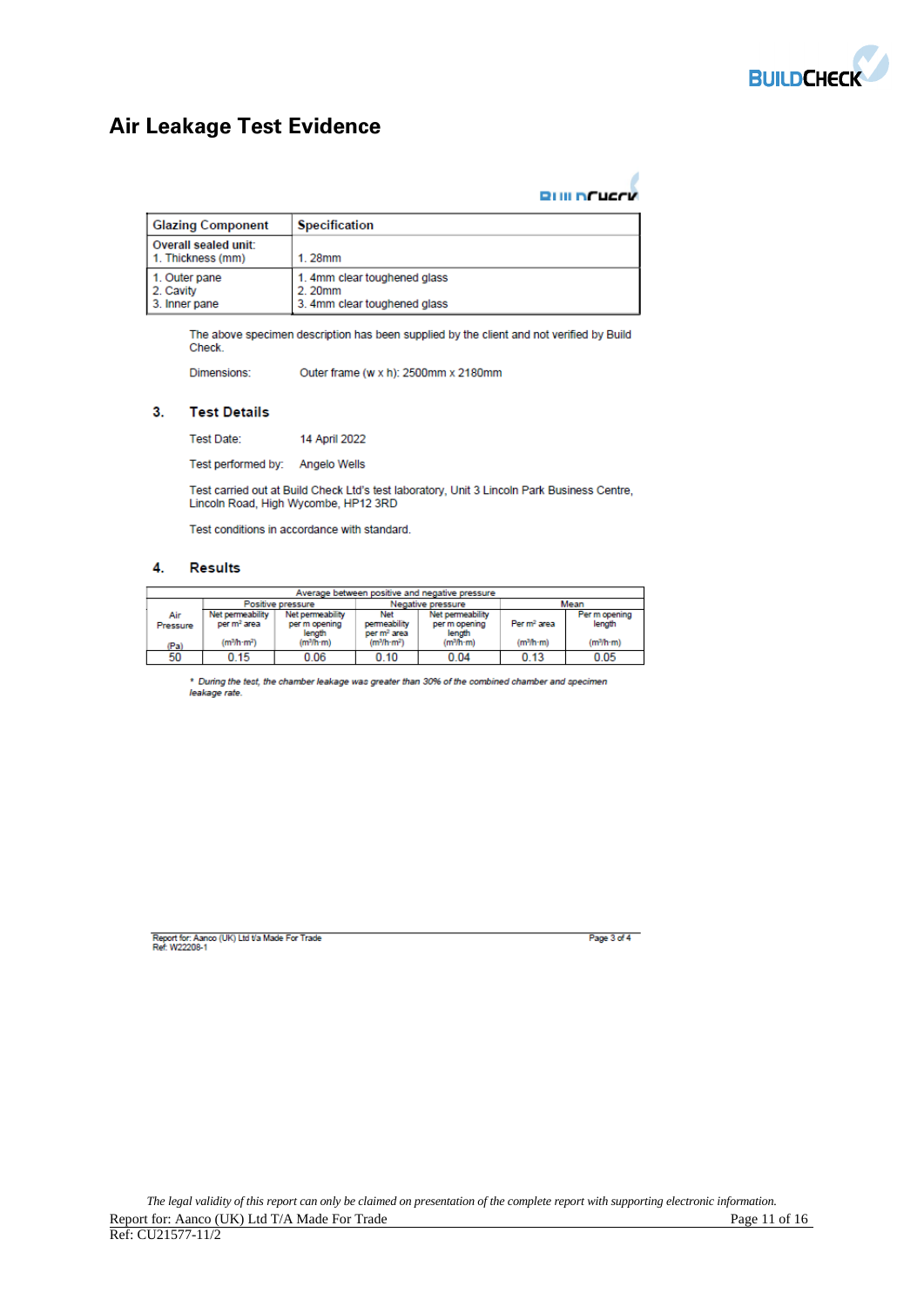

# **Appendix - Profile Drawings**

## **Head**



| <b>Material</b>                               | <b>Thermal Conductivity W/(m.K)</b> |
|-----------------------------------------------|-------------------------------------|
| PVC-U Rigid, BS EN 10077-2                    | 0.17                                |
| PVC Flexible, BS EN 10077-2                   | 0.14                                |
| Aluminium, BS EN 10077-2                      | 160.0                               |
| Soda Lime Glass, BS EN 10077-2                | 1.0                                 |
| Superspacer Premium, IFT Rosenheim report 13- | 0.15                                |
| 002649-PR02 (declared value)                  |                                     |
| Hot Melt Butyl, BS EN 10077-2                 | 0.24                                |
| Polyurethane Foam, BS 10456                   | 0.05                                |
| EPDM, BS EN 10077-2                           | 0.25                                |
| Polyamide, BS EN 10077-2                      | 0.30                                |

*The legal validity of this report can only be claimed on presentation of the complete report with supporting electronic information.*  Report for: Aanco (UK) Ltd T/A Made For Trade Page 12 of 16  $\overline{Ref: CU21577-11/2}$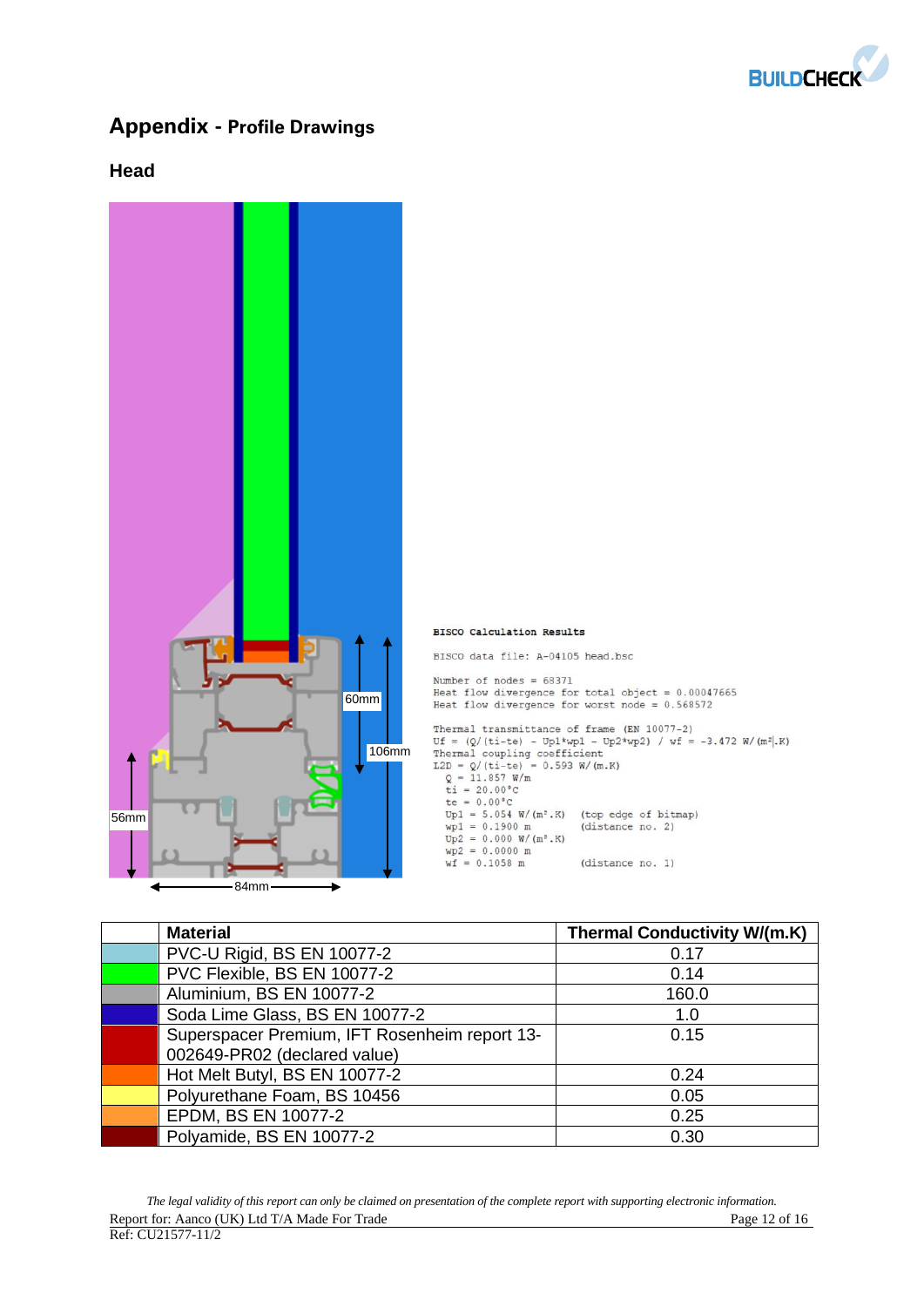



| <b>Material</b>                               | <b>Thermal Conductivity W/(m.K)</b> |
|-----------------------------------------------|-------------------------------------|
| PVC-U Rigid, BS EN 10077-2                    | 0.17                                |
| PVC Flexible, BS EN 10077-2                   | 0.14                                |
| Aluminium, BS EN 10077-2                      | 160.0                               |
| Soda Lime Glass, BS EN 10077-2                | 1.0                                 |
| Superspacer Premium, IFT Rosenheim report 13- | 0.15                                |
| 002649-PR02 (declared value)                  |                                     |
| Hot Melt Butyl, BS EN 10077-2                 | 0.24                                |
| Polyurethane Foam, BS 10456                   | 0.05                                |
| EPDM, BS EN 10077-2                           | 0.25                                |
| Polyamide, BS EN 10077-2                      | 0.30                                |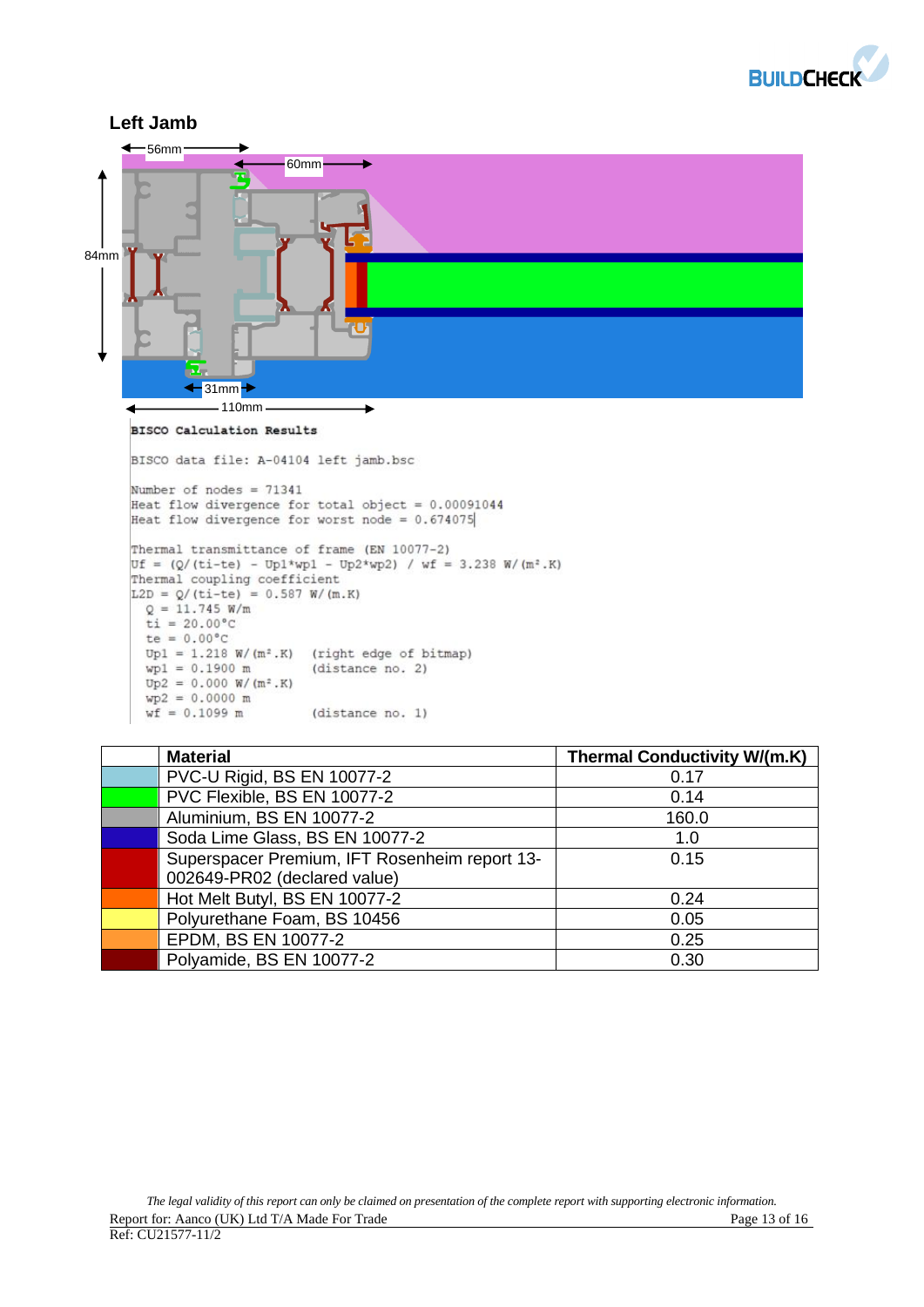



| <b>Material</b>                               | <b>Thermal Conductivity W/(m.K)</b> |
|-----------------------------------------------|-------------------------------------|
| PVC-U Rigid, BS EN 10077-2                    | 0.17                                |
| PVC Flexible, BS EN 10077-2                   | 0.14                                |
| Aluminium, BS EN 10077-2                      | 160.0                               |
| Soda Lime Glass, BS EN 10077-2                | 1.0                                 |
| Superspacer Premium, IFT Rosenheim report 13- | 0.15                                |
| 002649-PR02 (declared value)                  |                                     |
| Hot Melt Butyl, BS EN 10077-2                 | 0.24                                |
| Polyurethane Foam, BS 10456                   | 0.05                                |
| EPDM, BS EN 10077-2                           | 0.25                                |
| Polyamide, BS EN 10077-2                      | 0.30                                |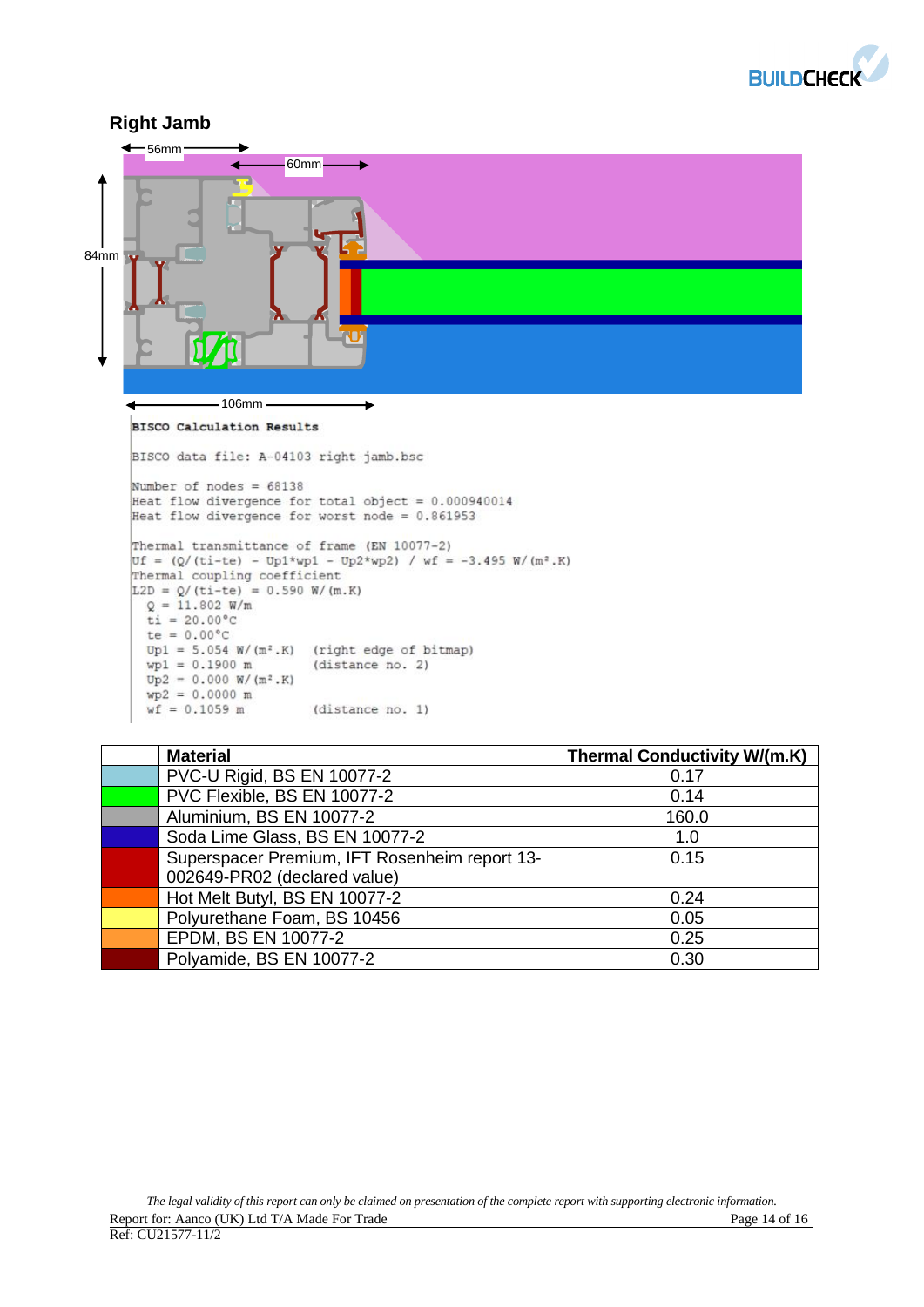

## **Threshold**



| <b>Material</b>                               | <b>Thermal Conductivity W/(m.K)</b> |
|-----------------------------------------------|-------------------------------------|
| PVC-U Rigid, BS EN 10077-2                    | 0.17                                |
| PVC Flexible, BS EN 10077-2                   | 0.14                                |
| Aluminium, BS EN 10077-2                      | 160.0                               |
| Soda Lime Glass, BS EN 10077-2                | 1.0                                 |
| Superspacer Premium, IFT Rosenheim report 13- | 0.15                                |
| 002649-PR02 (declared value)                  |                                     |
| Hot Melt Butyl, BS EN 10077-2                 | 0.24                                |
| Polyurethane Foam, BS 10456                   | 0.05                                |
| EPDM, BS EN 10077-2                           | 0.25                                |
| Polyamide, BS EN 10077-2                      | 0.30                                |

*The legal validity of this report can only be claimed on presentation of the complete report with supporting electronic information.*  Report for: Aanco (UK) Ltd T/A Made For Trade Page 15 of 16  $\overline{Ref: CU21577-11/2}$